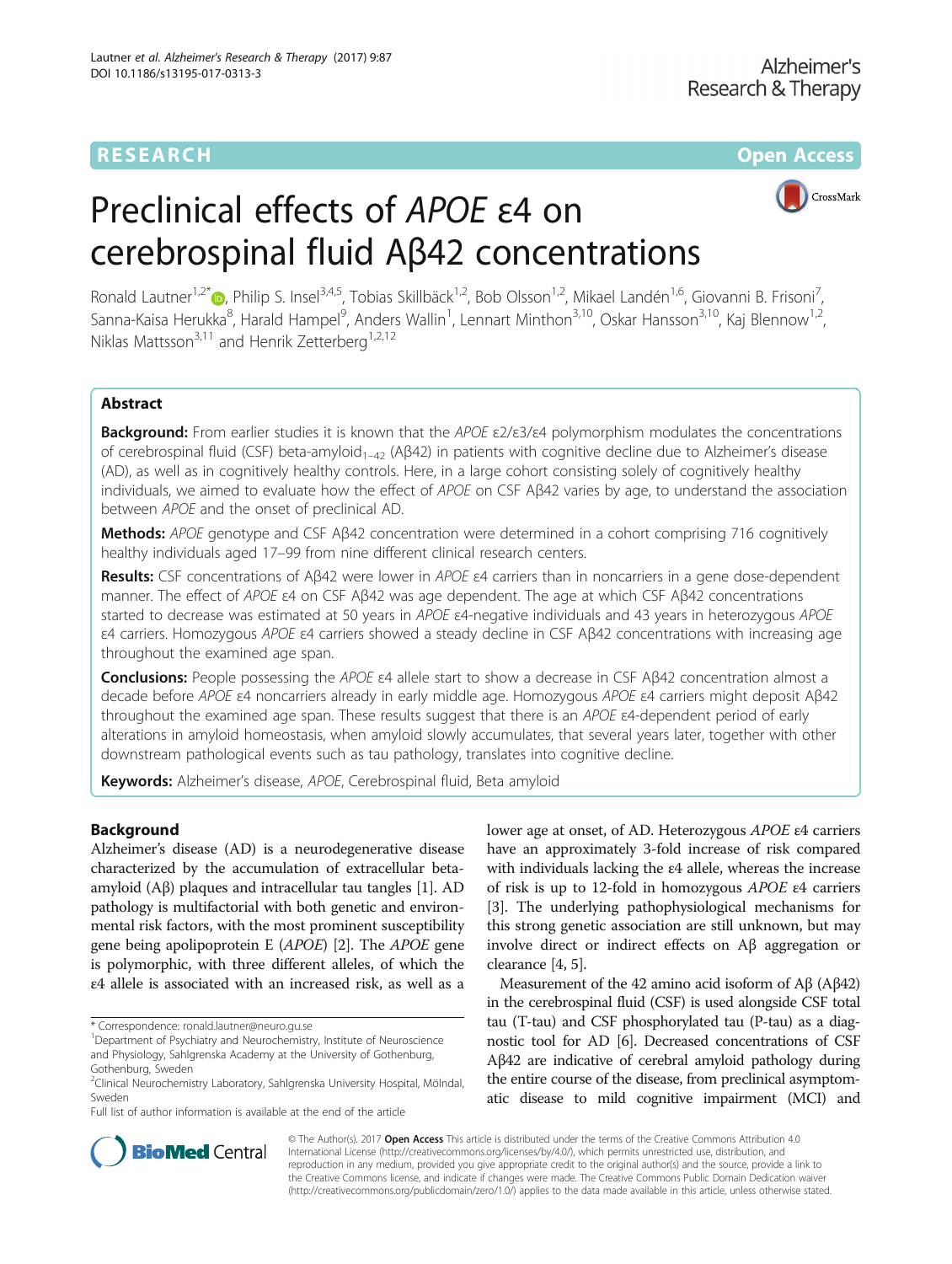dementia, and may even indicate disturbed amyloid metabolism before amyloid deposition may be visualized by amyloid PET imaging [\[7](#page-5-0)–[9](#page-5-0)]. An association between the APOE genotype and CSF concentrations of Aβ42 has been described previously among patients with AD and MCI, as well as in healthy controls, with the APOE ε4 allele being associated with lower CSF Aβ42 concentrations in a gene dose-dependent manner [\[10](#page-5-0)–[15\]](#page-5-0). However, because most studies have only analyzed older people, it is not clear whether this effect is present in all age groups irrespective of preexisting amyloid pathology, especially since an earlier study showed the effect to be absent in a small cohort of younger cognitively healthy individuals [\[14](#page-5-0)].

Consequently, the question that arises is at what age the potential effects of APOE ε4 on CSF Aβ42 can be detected. To tackle this question, we analyzed CSF Aβ42 as well as the APOE ε4 genotype in a large cohort consisting of 716 cognitively healthy individuals from 17 to 99 years of age. Specifically, we tested how CSF Aβ42 concentrations differ by age in the different APOE ε4 carrier groups.

# **Methods**

# **Cohorts**

The total cohort consisted of 716 cognitively healthy individuals from nine different centers in Sweden, Finland, Germany, and Italy with age ranging from 17 to 99 years. All centers were specialized memory clinics, except one, which is a psychiatry clinic specialized in affective disorders. All subjects underwent neurological examination as well as cognitive testing to exclude cognitive impairment. One of the subcohorts contained 138 patients with bipolar disorder, whereas the rest of the participants ( $n = 578$ ) were healthy volunteers. Most study participants (except the bipolar disorder patients, who were recruited among patients at the specialized affective disorders clinic) were recruited by advertisement or among relatives or friends of patients who were evaluated on suspicion of cognitive dysfunction.

### Lumbar puncture

CSF samples were obtained by lumbar puncture in the L3/4 or L4/5 interspace, collected in polypropylene tubes, centrifuged, and stored frozen at –80 °C until analysis according to standard operating procedures [[6](#page-5-0)]. The time frame during which samples were collected in each center in relation to the time of sample analysis was less than 5 years in all cohorts. Long-term stability of CSF Aβ42 at –80 °C has been evaluated in several studies [\[16](#page-5-0)–[18](#page-5-0)], all of which show that CSF Aβ42 is stable at –80 °C. The majority of the biomarker analyses were performed at the Clinical Neurochemistry Laboratory at the Sahlgrenska University Hospital, Gothenburg, Sweden, but samples from Kuopio, Finland and Munich, Germany as well as from Italy were analyzed in local laboratories.

#### CSF analyses

CSF Aβ42 concentrations were measured using a sandwich enzyme-linked immunosorbent assay (INNOTEST βamyloid[1–42]; Fujirebio, Ghent, Belgium) designed to detect the 1st and 42nd amino acids in the Aβ protein as described previously [\[19](#page-5-0)]. A subset of the samples was analyzed using a multiplex semiautomated assay platform (xMAP Luminex AlzBio3; Fujirebio) as described previously [[20](#page-5-0)]. All analyses were performed by experienced laboratory technicians who were blinded to all clinical information.

To adjust for variation in biomarker concentrations between the different laboratories, data were normalized by defining the largest center cohort as the reference group and then calculating factors between the APOE ε4-negative individuals from each participating center and the APOE ε4-negative individuals in the reference group. These factors were then applied to all data, hence relating biomarker concentrations in all of the different center cohorts to those in the reference group. There were no significant correlations between age and CSF Aβ42 concentrations in all but one of the subcohorts (in which the effect was minor,  $r^2 = -$ 0.036,  $P = 0.037$ ), which points toward a lack of a primary relation between these two parameters. Note that since the center cohort that was defined as the reference group used the xMAP Luminex AlzBio3 assay, the normalized concentrations of Aβ42 in this material were lower than the corresponding concentrations when using the INNOTEST β-amyloid[1–42] assay.

#### APOE alleles

Genotyping for APOE (gene map locus 19q13.2) was performed using allelic discrimination technology (Taq-Man; Applied Biosystems) or equivalent techniques. Genotypes were obtained for the two single nucleotide polymorphisms that define the ε2, ε3, and ε4 alleles.

#### Statistical analysis

Comparisons of biomarker concentrations between APOE ε4 carrier groups were performed by one-way analysis of variance (ANOVA) for several independent samples. Comparisons of genotype frequencies between patients with bipolar disorder and healthy volunteers were performed using Pearson's chi-squared test. Statistical significance was defined at  $P < 0.05$  and all statistical calculations were performed using SPSS version 19 (SPSS Inc., Chicago, IL, USA).

The trajectory of CSF Aβ42 concentrations with respect to age in different  $APOE$   $\epsilon$ 4 carrier groups was modeled using restricted cubic splines and ordinary least squares regression. The Akaike Information Criterion selected the optimal model to be estimated using three spline knots. Regression models included gender and the interaction between the two-parameter spline representation of age and  $APOE$   $\epsilon$ 4 group and the main effects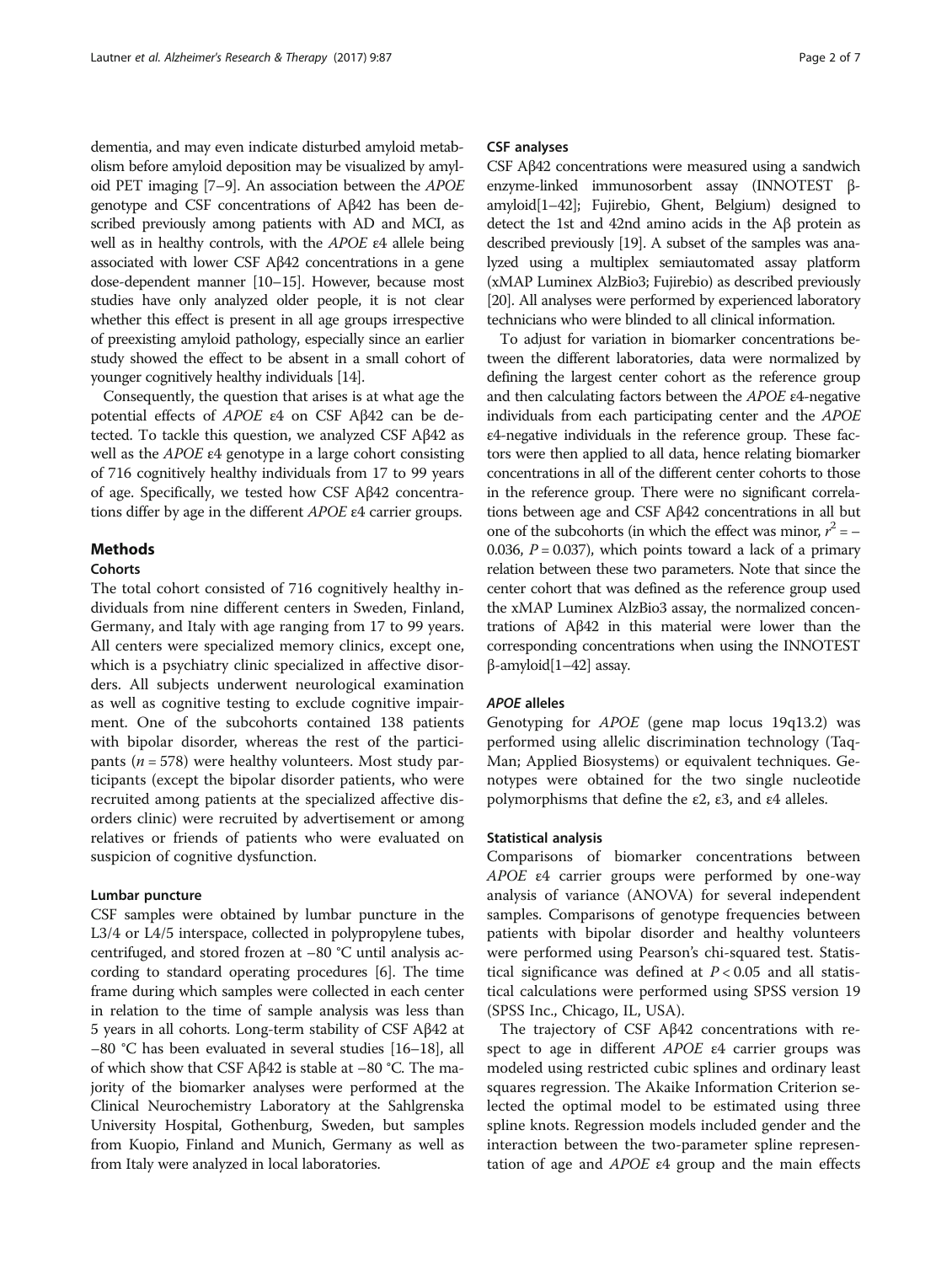for age and APOE ε4 group. Age at the initial decline of CSF Aβ42 concentrations was taken to be the maximum Aβ42 concentration prior to a monotone descent with increasing age. Confidence intervals for age at initial decline were estimated using the margins (2.5 and 97.5 percentiles) of 500 bootstrap samples.

#### Results

## Demographic, genetic, and biochemical data

The majority of individuals in the total cohort (70.7%) lacked the APOE ε4 allele, with 26.5% being heterozygous and 2.8% being homozygous APOE ε4 carriers (Table 1). The subcohort consisting of patients with bipolar disorder had similar *APOE* ε4 genotype frequency ( $P = 0.633$ ) as well as similar concentrations of CSF Aβ42 ( $P = 0.302$ ) compared to the healthy volunteers and was therefore pooled with the rest of the total cohort (data not shown). There were neither any gender differences with regards to APOE ε4 genotype frequency ( $P = 0.586$ ) or CSF Aβ42 concentrations ( $P = 0.534$ ). Table [2](#page-3-0) presents detailed demographic and biochemical data for all of the subcohorts included in the analysis.

#### CSF Aβ42 concentrations in relation to APOE genotype

In the total cohort, CSF Aβ42 concentrations were lower in APOE ε4 carriers than in noncarriers in a gene dosedependent manner ( $P < 0.001$ , Table 1), which is in keeping with earlier findings [\[14\]](#page-5-0). However, when dividing the total cohort into tertiles according to age, the effect was present in the middle and upper tertiles among individuals aged 46 or older  $(P < 0.001$ , Table 1), whereas in the lower tertile, containing individuals aged 45 or younger, the difference was nonsignificant ( $P = 0.203$ , Table 1).

#### CSF Aβ42 concentrations across different age groups

The estimated curves showed an initial upslope of CSF Aβ42 concentrations in APOE ε4-negative individuals and heterozygous APOE ε4 carriers followed by a steep descent (Fig. [1](#page-4-0)). Aβ42 concentrations in homozygous APOE ε4 carriers, however, descended from an early age lacking the initial upslope. The age of initial descent, defined as the age at which CSF Aβ42 reaches its maximum, was estimated at 50 (95% confidence interval (CI) 42–54) years for APOE ε4-negative individuals and 43 (95% CI 17–48) years for heterozygous APOE ε4 carriers. This number could not be estimated in homozygous APOE ε4 carriers, as they lacked the initial upslope.

# **Discussion**

We conducted a large multicenter study to assess how effects of the APOE ε2/ε3/ε4 polymorphism on CSF Aβ42 concentrations vary by age in cognitively healthy individuals. The main findings were that: the APOE ε4 allele was associated with lower CSF Aβ42 concentrations overall in cognitively healthy people; the effects of APOE ε4 were present in older people but not in young people; and CSF Aβ42 started to decline at age 50 in people without the APOE ε4 allele, at age 43 in people carrying one APOE ε4 allele, and even earlier in people carrying two APOE ε4 alleles. Taken together, these findings show that APOE ε4 strongly modulates the effect of age on CSF Aβ42 in cognitively healthy people, and points to important age-dependent effects of APOE ε4 on the development of preclinical AD.

Comparisons of CSF Aβ42 and amyloid PET imaging in cognitively healthy people suggest that the first decline in CSF Aβ42 does not always translate to widespread cerebral amyloid deposition [\[7](#page-5-0), [8](#page-5-0), [21](#page-5-0)]. The age at which CSF Aβ42

Table 1 Demographic, genetic, and biochemical data in the total cohort as well as divided into three age tertiles

|                                         | Total cohort ( $n = 716$ ) | $\leq$ 45 years (n = 237) | 46-64 years ( $n = 242$ ) | $≥65$ years ( <i>n</i> = 237) |
|-----------------------------------------|----------------------------|---------------------------|---------------------------|-------------------------------|
| Demographic                             |                            |                           |                           |                               |
| Age (years), mean (range)               | 53.3 (17-99)               | 29.9 (17-45)              | 57.3 (46-64)              | 72.6 (65-99)                  |
| Male, $n$ $(\%)$                        | 305 (42.6)                 | 114(48.1)                 | 104(43.0)                 | 87 (36.7)                     |
| Female, $n$ $(\%)$                      | 411 (57.4)                 | 123 (51.9)                | 138 (57.0)                | 150 (63.3)                    |
| Genetic                                 |                            |                           |                           |                               |
| APOE $\varepsilon 4^{-/-}$ , n (%)      | 506 (70.7)                 | 162 (68.4)                | 172(71.1)                 | 172 (72.6)                    |
| APOE $\varepsilon 4^{+/-}$ , n (%)      | 190 (26.5)                 | 69 (29.1)                 | 64 (26.4)                 | 57(24.1)                      |
| APOE $\varepsilon 4^{+/+}$ , n (%)      | 20(2.8)                    | 6(2.5)                    | 6(2.5)                    | 8(3.4)                        |
| Biochemical: CSF Aβ42 (ng/L), mean (SD) |                            |                           |                           |                               |
| All genotypes                           | 252.1 (71.0)               | 251.9 (67.8)              | 264.9 (67.7)              | 239.2 (75.2)                  |
| APOE $\varepsilon 4^{-/-}$              | 261.2 (70.9)               | 257.2 (69.5)              | 274.5 (68.1)              | 251.8 (73.4)                  |
| APOE $\varepsilon 4^{+/-}$              | 234.8 (65.4)               | 241.4 (64.0)              | 248.1 (58.3)              | 211.9 (69.7)                  |
| APOE $\varepsilon 4^{+/+}$              | 185.5 (59.0)               | 231.3 (51.8)              | 167.8 (39.1)              | 164.4(62.1)                   |
| $P$ value*                              | < 0.001                    | 0.203                     | < 0.001                   | < 0.001                       |

\*P values indicate comparisons of CSF Aβ42 concentrations between the APOE ε4 carrier groups (for the total cohort as well as for each of the tertiles) APOE apolipoprotein E, Aβ42 beta-amyloid<sub>1–42</sub>, CSF cerebrospinal fluid, SD standard deviation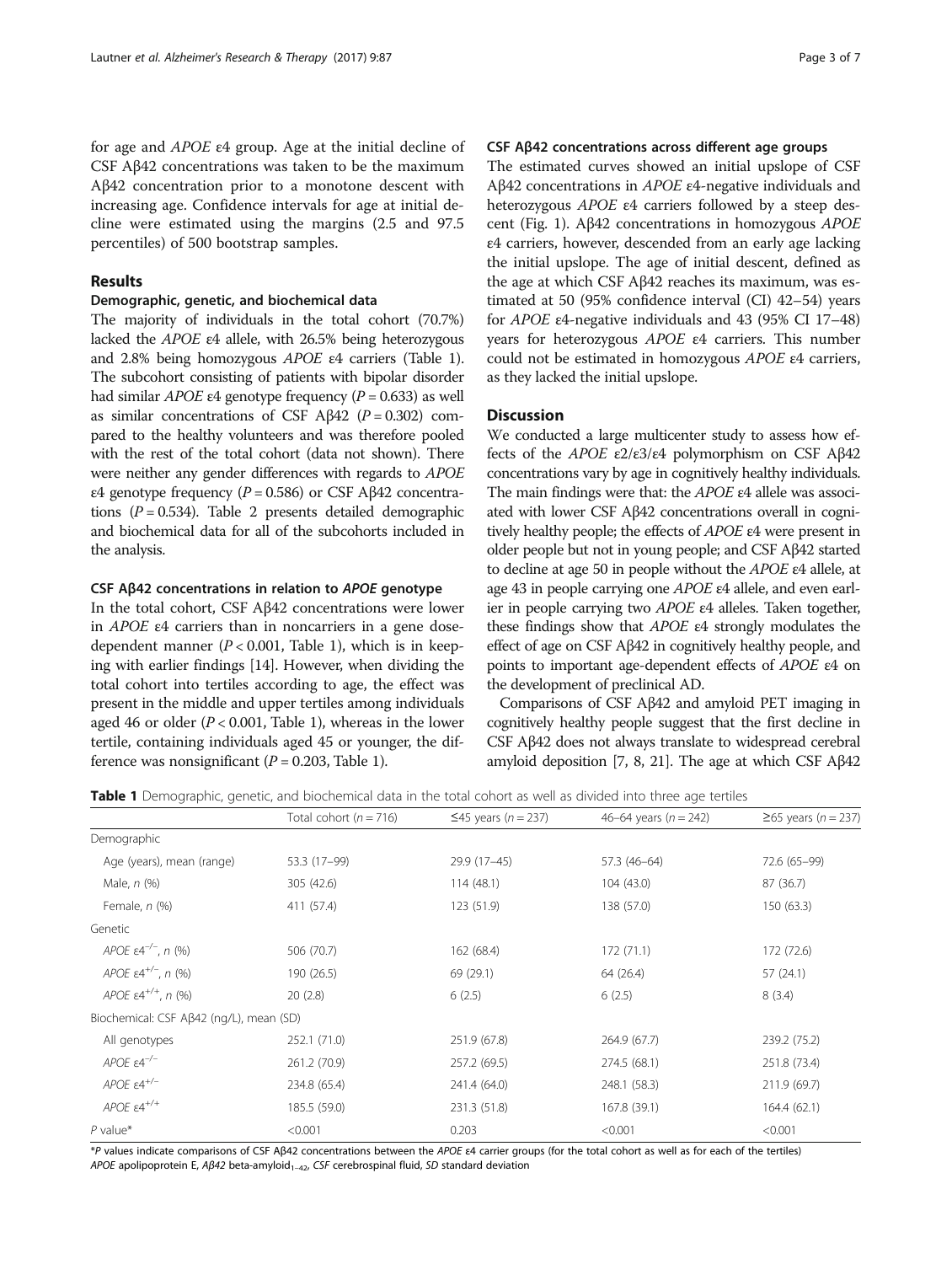<span id="page-3-0"></span>

| Table 2 Demographic, genetic, and biochemical data                                                                            |                                       |                                  |                                  | in the individual subcohorts               |                                      |                                      |                                  |                                        |                                       |                                  |                                      |                               |
|-------------------------------------------------------------------------------------------------------------------------------|---------------------------------------|----------------------------------|----------------------------------|--------------------------------------------|--------------------------------------|--------------------------------------|----------------------------------|----------------------------------------|---------------------------------------|----------------------------------|--------------------------------------|-------------------------------|
|                                                                                                                               | Total cohort Cohort 1a<br>$(n = 716)$ | $(n = 138)$                      | Cohort 1b<br>$n = 72$<br>S       | Cohort 2<br>$(n = 81)$                     | Cohort 3<br>$(n = 121)$              | Cohort 4<br>$(n = 39)$               | Cohort 5 (n<br>$=37$             | Cohort 6 (n<br>$=48$                   | Cohort<br>$(n = 58)$                  | Cohort 8<br>$(n = 24)$           | Cohort 9 (n<br>$=44$                 | Cohort 10<br>$(n = 54)$       |
| Location                                                                                                                      |                                       | Gothenburg,<br>Sweden            | Gothenburg,<br>Sweden            | Perugia,<br>Italy                          | Stockholm,<br>Sweden                 | Malmö,<br>Sweden                     | Malmö,<br>Sweden                 | Mölndal,<br>Sweden                     | Kuopio,<br>Finland                    | Germany<br>Munich,               | Stockholm,<br>Sweden                 | Mölndal,<br>Sweden            |
| Type of clinic                                                                                                                |                                       | disorders<br>Affective<br>clinic | Affective<br>disorders<br>clinic | Memory<br>clinic                           | Memory<br>dinic                      | Memory<br>clinic                     | Memory<br>dinic                  | Memory<br>clinic                       | Memory<br>clinic                      | Memory<br>clinic                 | Memory<br>clinic                     | Memory<br>clinic              |
| Diagnosis                                                                                                                     |                                       | disorder<br>Bipolar              | Controls                         | Controls                                   | Controls                             | Controls                             | Controls                         | Controls                               | Controls                              | Controls                         | Controls                             | Controls                      |
| Age (years), mean (range)                                                                                                     |                                       | 53.3 (17-99) 39.4 (20-73)        | $(5(-1)(9)$<br>$\dot{\gamma}$    | 53.0 (21-88)                               | 68.0 (40-92)                         |                                      | 72.4 (60-87) 62.9 (42-99)        | 66.6 (52-80) 65.6 (45-81) 63.0 (49-84) |                                       |                                  | 60.9 (23-88)                         | 22.0 (17-34)                  |
| Male, n (%)                                                                                                                   | 305 (42.6)                            | 55 (39.9)                        | 27 (37.5)                        | 22 (27.2)                                  | 36 (29.8)                            | 15 (38.5)                            | 16(43.2)                         | 22(45.8)                               | 30(51.7)                              | 15 (62.5)                        | 19(43.2)                             | 48 (88.9)                     |
| Female, n (%)                                                                                                                 | 411 (57.4)                            | 83 (60.1)                        | $-5(62.5)$<br>4                  | 59 (72.8)                                  | 85 (70.2)                            | 24 (61.5)                            | 21 (56.8)                        | 26 (54.2)                              | 28 (48.3)                             | 9(37.5)                          | 25 (56.8)                            | 6(11.1)                       |
| APOE e4 <sup>-/-</sup> , n (%)                                                                                                | 506 (70.7)                            | 93 (67.4)                        | $-9(68.1)$<br>4                  | 65 (80.2)                                  | 88 (72.7)                            | 29 (74.4)                            | 25 (67.6)                        | 32 (66.7)                              | 40 (69.0)                             | 19 (79.2)                        | 31 (70.5)                            | 35 (64.8)                     |
| APOE $\varepsilon 4^{+/-}$ , n (%)                                                                                            | 190 (26.5)                            | 41 (29.7)                        | 0(27.8)<br>$\scriptstyle\sim$    | 14(173)                                    | 32 (26.4)                            | 10(25.6)                             | 10(27.0)                         | 15(31.3)                               | 16 (27.6)                             | 5 (20.8)                         | 11(25.0)                             | 16 (29.6)                     |
| APOE $\varepsilon 4^{+/+}$ , n (%)                                                                                            | 20(2.8)                               | 4 (2.9)                          | (4.2)                            | 2(2.5)                                     | 1(0.8)                               | (0.0)                                | 2(5.4)                           | 1(2.1)                                 | 2(3.4)                                | (0.0)                            | 2(4.5)                               | 3(5.6)                        |
| concentrations measured<br>CSF A <sub>B42</sub> assay and<br>(ng/L), mean (SD)                                                |                                       | Luminex<br>A ZB O3<br>XMAP       | xMAP<br>Luminex<br>AlzBio3       | amyloid[1-<br><b>INNOTEST</b><br>42]<br>ക് | amyloid[1- $42$ ]<br><b>INNOTEST</b> | amyloid[1-<br><b>INNOTEST</b><br>42] | uminex<br>AlzBio3<br><b>AWWX</b> | amyloid[1-<br>INNOTEST<br>42]          | amyloid[1 – $42$ ]<br><b>INNOTEST</b> | amyloid[1-<br>42]<br>INNOTEST    | amyloid[1-<br>42]<br><b>INNOTEST</b> | amyloid[1– $42$ ]<br>INNOTEST |
| All genotypes                                                                                                                 |                                       | 252.1 (71.0) 257.7 (57.7)        | 55.1 (54.2)<br>$\sim$            | 260.2 (91.5)                               | 250.8 (75.8)                         | 260.3 (67.6)                         | 245.4 (58.7)                     | 250.3 (39.8)                           | 242.2 (71.9)                          | 247.6 (72.3)                     | 259.0 (92.4)                         | 232.1 (84.6)                  |
| APOE e4 <sup>-/-</sup>                                                                                                        | 261.2 (70.9)                          | 264.6 (57.2)                     | 59.8 (51.7)                      | 262.5 (93.9)                               | 264.0 (68.2)                         | 260.8 (66.0)                         | 257.5 (66.2)                     | 258.3 (36.8)                           | 258.5 (75.0)                          | 260.9 (72.9)                     | 276.6 (89.1)                         | 240.6 (93.0)                  |
| APOE <sub>E4<sup>+/-</sup></sub>                                                                                              | 234.8 (65.4)                          | 250.5 (51.4)                     | 245.3 (63.1)                     | 266.4 (76.0)                               | 219.7 (82.5)                         | 258.9 (75.7)                         | 220.3 (29.0)                     | 241.7 (31.4)                           | 205.4 (52.2)                          | 197.0 (46.3)                     | 230.0 (90.4)                         | 216.0 (66.6)                  |
| APOE <sub>E4</sub> +/+                                                                                                        |                                       | (67.9) 0.571 (59.0) 155.5        | 243.3 (21.1)                     | 139.3 (24.6)                               | 87.5 (N/A)                           | $\lessapprox$                        | 219.2 (13.4)                     | 125.7 (N/A)                            | 209.7 (10.0)                          | $\stackrel{\triangleleft}{\geq}$ | 143.9 (31.5)                         | 218.0 (75.1)                  |
| APOE apolipoprotein E, Aß42 beta-amyloid <sub>1 -42</sub> , CSF cerebrospinal fluid, SD standard deviation, N/A not available |                                       |                                  |                                  |                                            |                                      |                                      |                                  |                                        |                                       |                                  |                                      |                               |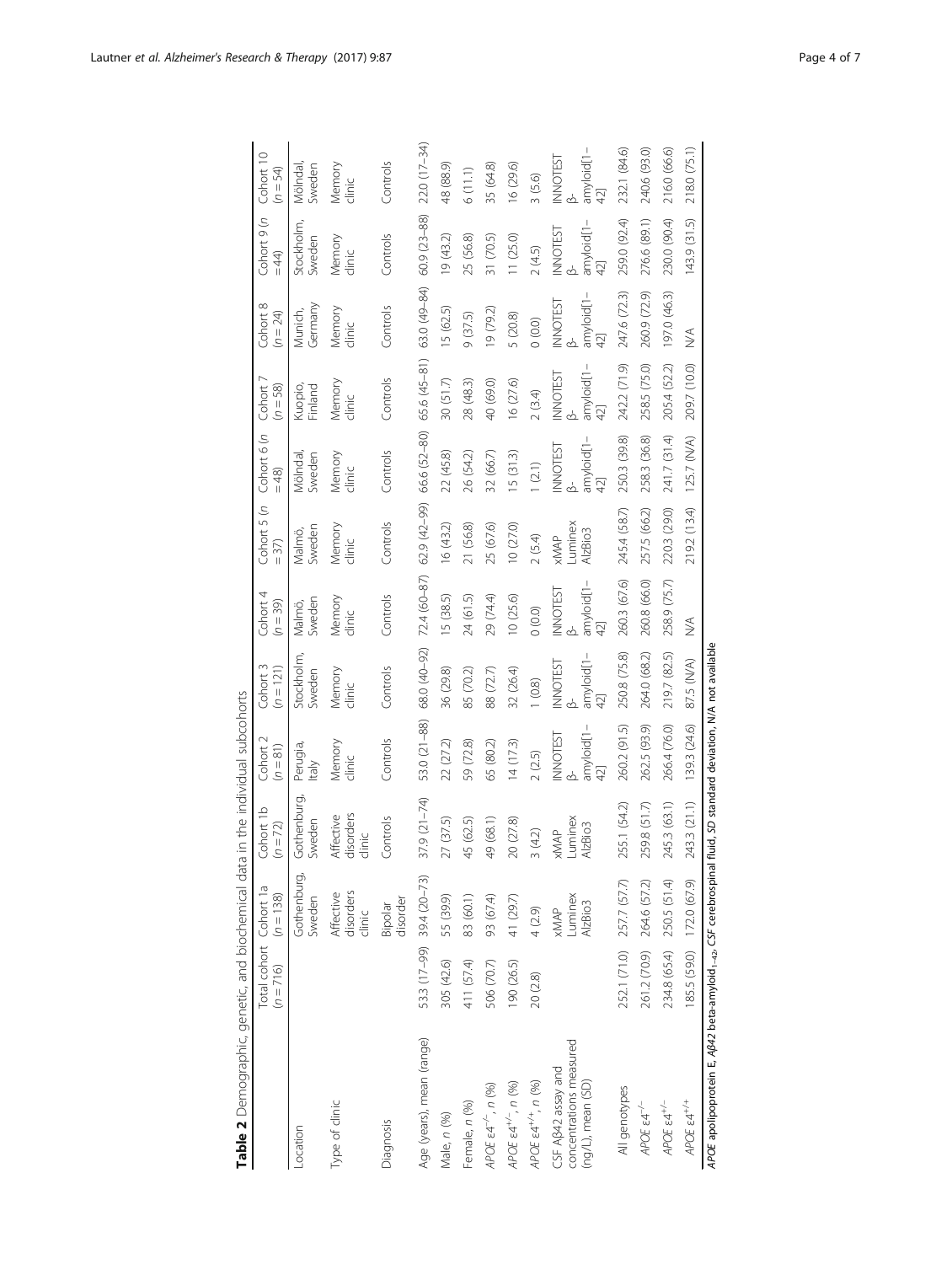concentrations start to decrease may therefore be the starting point for preclinical pathological disturbances in amyloid homeostasis, which ultimately results in amyloid accumulation that later becomes detectable on amyloid PET imaging. The data from this study suggest that the disturbed amyloid homeostasis occurs on average from age 50 in APOE ε4-negative individuals, and almost a decade earlier in APOE ε4 heterozygous people. In APOE ε4 homozygous people we estimated a descent in CSF Aβ42 already from age 17, but the sparsity of data among young homozygous APOE ε4 carriers makes this estimate uncertain, and we can only conclude that the decline in CSF Aβ42 starts considerably earlier in homozygous APOE ε4 carriers compared with heterozygous APOE ε4 carriers or noncarriers. Importantly, previous studies provide convergent evidence that emerging amyloid pathology, defined as decreased CSF Aβ42 concentrations, or CSF Aβ42 concentrations slightly above conventional thresholds for amyloid positivity, may have deleterious effects on brain structure, brain function, and cognition [\[22](#page-6-0)–[25](#page-6-0)]. This highlights the importance of detecting the earliest effects of APOE ε4 on CSF Aβ42 in order to provide very early diagnostics and potentially initiate prevention of AD.

The fact that APOE ε4 affected CSF Aβ42 concentrations already from 43 years of age is interesting since a previous study found that APOE ε4 was associated with cognitive decline only after 50 years of age [[26\]](#page-6-0). We therefore suggest that there is an intermediate period of early alterations in amyloid homeostasis before cognitive decline becomes detectable [[23\]](#page-6-0), when amyloid accumulation slowly builds up together with downstream pathological events

(including spread of tau tangles), which ultimately

This study has several limitations. First, we used crosssectional data from several cohorts and several assays to measure CSF Aβ42. Although we employed normalization measures to bridge all results, the variability in cohorts and assays increases the variance of our models and estimates. Future studies are needed to verify these results in a monocenter setting, obviating the need for data normalization across cohorts. Second, the low number of APOE ε4 homozygous people, along with the sparsity of data in the age span between 85 and 100 years, limits our ability to model effects of APOE ε4 homozygosity and effects in the final part of the natural life span. Also, the lack of APOE ε4 homozygous people between age 35 and 50 makes it impossible to define whether there is a plateau in Aβ42 concentrations before decline or whether the concentrations drop directly from age 17 in homozygous APOE ε4 carriers.

#### Conclusions

To sum up, the results of this study suggest that the process of preclinical Aβ pathology might start in early middle age in  $APOE$   $\varepsilon$ 4 carriers. Hence, we hypothesize that the APOE ε4 allele affects CSF Aβ42 concentrations by speeding up the process of preclinical Aβ accumulation and deposition in the brain. Studies addressing the molecular mechanisms behind the association between ApoE and cerebral Aβ build-up are needed to verify this.

#### Abbreviations

AD: Alzheimer's disease; ANOVA: Analysis of variance; APOE: Apolipoprotein E; Aβ42: Beta-amyloid<sub>1-42</sub>; CI: Confidence interval; CSF: Cerebrospinal fluid; MCI: Mild cognitive impairment; PET: Positron emission tomography; Ptau: Phosphorylated tau; T-tau: Total tau

#### Acknowledgements

Not applicable

#### Funding

This study was supported by grants from the Swedish Research Council, the European Research Council, Frimurarestiftelsen, Stiftelsen Gamla Tjänarinnor, the Swedish Alzheimer Foundation, the Swedish Brain Foundation, the Knut and Alice Wallenberg Foundation, the Marianne and Marcus Wallenberg Foundation, and the Torsten Söderberg Foundation. HH is supported by the AXA Research Fund, the Fondation Université Pierre et Marie Curie, and the Fondation pour la Recherche sur Alzheimer, Paris, France. The research leading to these results has received funding from the program "Investissements d'avenir" ANR-10-IAIHU-06 (to HH).

#### Availability of data and materials

The datasets used and/or analyzed during the current study are available from the corresponding author on reasonable request.

#### Authors' contributions

RL, KB, NM, and HZ created the concept and design for the study. RL, BO, ML, GBF, S-KH, HH, AW, OH, KB, NM, and HZ acquired, analyzed, and interpreted data. RL, PSI, NM, and HZ drafted the manuscript. RL, PSI, and NM performed the statistical analyses. The study was supervised by NM and HZ. All authors contributed critical revision for important intellectual content and read and approved the final manuscript.

translate to cognitive decline several years later.

<span id="page-4-0"></span>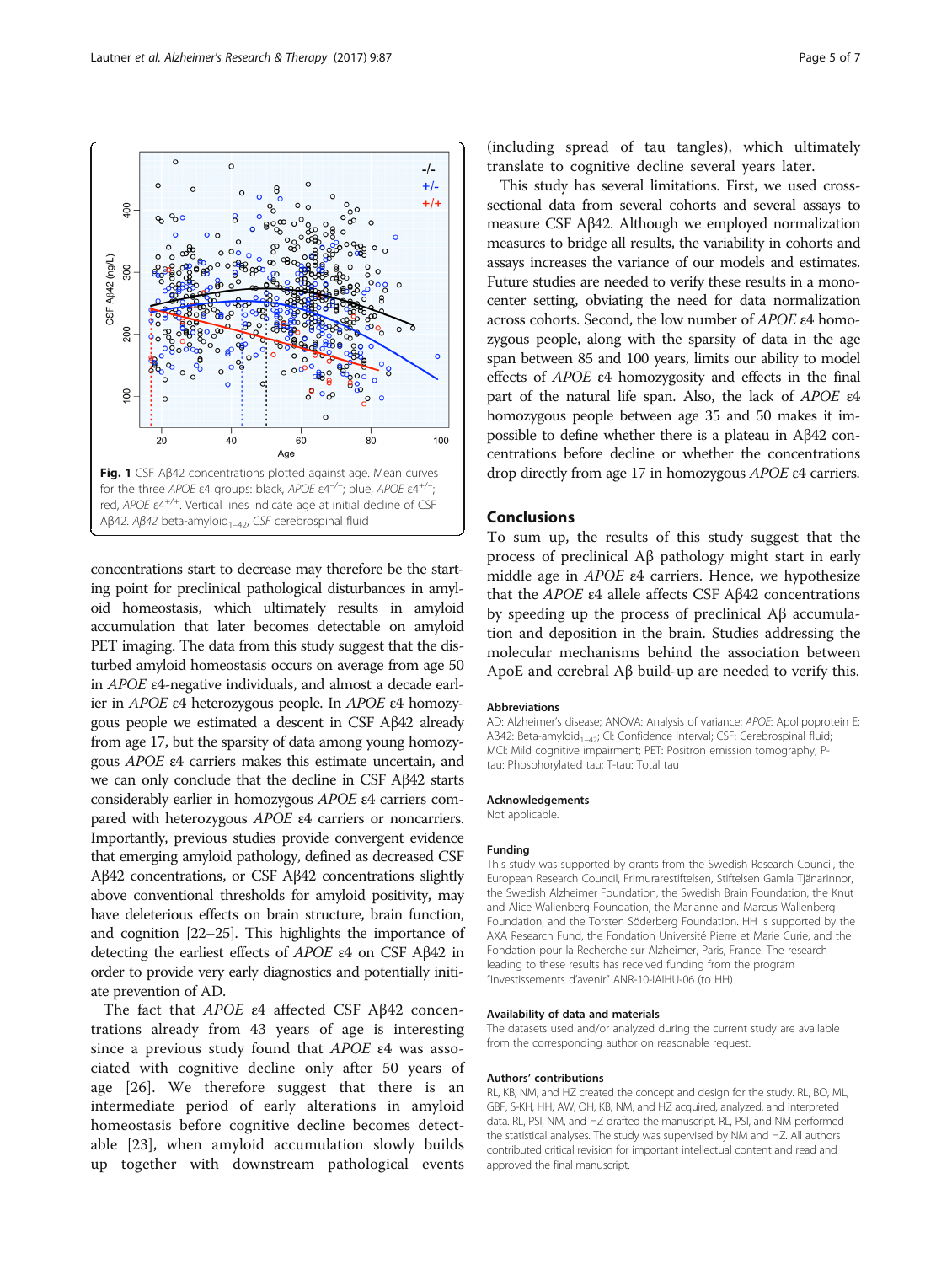#### <span id="page-5-0"></span>Ethics approval and consent to participate

The study received approval from regional ethical committees at the Universities of Gothenburg and Lund (Sweden), Brescia (Italy), Kuopio (Finland), and Munich (Germany) and followed the tenets of the Helsinki declaration. Written informed consent was obtained from all participants.

#### Consent for publication

Not applicable.

#### Competing interests

ML declares that, over the past 36 months, he has received lecture honoraria from Lundbeck and AstraZeneca Sweden, and served as scientific consultant for EPID Research Oy; he has no other equity ownership, profit-sharing agreements, royalties, or patents. HH declares no competing financial interests related to the present article; he serves as Senior Associate Editor for the journal Alzheimer's & Dementia; he has been a scientific consultant and/or speaker and/or attended scientific advisory boards of Axovant, Anavex, Eli Lilly and company, GE Healthcare, Cytox, Qynapse, Roche, Biogen Idec, Takeda-Zinfandel, Oryzon Genomics; he receives research support from the Fondation for Alzheimer Research (Paris), COLAM Initiatives (Paris), IHU-A-ICM (Paris), Pierre and Marie Curie University (Paris), Pfizer & Avid (paid to institution); and he has patents as inventor, but received no royalties. OH has acquired research support (for the institution) from Roche, GE Healthcare, Biogen, AVID Radiopharmaceuticals, Fujirebio, and Euroimmun; in the past 2 years, he has received consultancy/speaker fees (paid to the institution) from Lilly, Roche, and Fujirebio. KB has served as a consultant or on advisory boards for Alzheon, BioArctic, Biogen, Eli Lilly, Fujirebio Europe, IBL International, Pfizer, and Roche Diagnostics. HZ has served on the scientific advisory board for Roche Diagnostics, Eli Lilly and Pharmasum Therapeutics. KB and HZ are cofounders of Brain Biomarker Solutions in Gothenburg AB, a GU Ventures-based platform company at the University of Gothenburg. RL, PSI, TS, BO, GBF, S-KH, AW, LM, and NM declare that they have no competing interests.

#### Publisher's Note

Springer Nature remains neutral with regard to jurisdictional claims in published maps and institutional affiliations.

#### Author details

<sup>1</sup>Department of Psychiatry and Neurochemistry, Institute of Neuroscience and Physiology, Sahlgrenska Academy at the University of Gothenburg, Gothenburg, Sweden. <sup>2</sup>Clinical Neurochemistry Laboratory, Sahlgrenska University Hospital, Mölndal, Sweden. <sup>3</sup>Clinical Memory Research Unit, Department of Clinical Sciences Malmö, Lund University, Lund, Sweden. <sup>4</sup>Department of Veterans Affairs Medical Center, Center for Imaging of Neurodegenerative Diseases, San Francisco, CA, USA. <sup>5</sup>Department of Radiology and Biomedical Imaging, University of California, San Francisco, CA, USA. <sup>6</sup>Department of Medical Epidemiology and Biostatistics, Karolinska Institutet, Stockholm, Sweden. <sup>7</sup>Istituto di Ricovero e Cura a Carattere Scientifico Centro San Giovanni di Dio Fatebenefratelli, Brescia, Italy. <sup>8</sup>Department of Neurology, University of Eastern Finland, Kuopio University<br>Hospital, Kuopio, Finland. <sup>9</sup>AXA Research Fund and UPMC Chair, Sorbonne Universités, Université Pierre et Marie Curie (UPMC) Paris 06, Inserm, CNRS, Institut du cerveau et de la moelle (ICM), Département de Neurologie, Institut de la Mémoire et de la Maladie d'Alzheimer (IM2A), Hôpital Pitié-Salpêtrière, Boulevard de l'hôpital, F-75013 Paris, France. <sup>10</sup>Memory Clinic, Skåne University Hospital, Malmö, Sweden. <sup>11</sup>Department of Neurology, Skåne University Hospital, Lund, Sweden. <sup>12</sup>Department of Molecular Neuroscience, UCL Institute of Neurology, Queen Square, London WC1N 3RG, LIK

#### Received: 12 June 2017 Accepted: 3 October 2017 Published online: 23 October 2017

#### References

- 1. Blennow K, de Leon MJ, Zetterberg H. Alzheimer's disease. Lancet. 2006; 368:387–403.
- 2. Corder EH, Saunders AM, Strittmatter WJ, Schmechel DE, Gaskell PC, Small GW, Roses AD, Haines JL, Pericak-Vance MA. Gene dose of apolipoprotein E type 4 allele and the risk of Alzheimer's disease in late onset families. Science. 1993;261:921–3.
- 3. Holtzman DM, Herz J, Bu G. Apolipoprotein E and apolipoprotein E receptors: normal biology and roles in Alzheimer disease. Cold Spring Harb Perspect Med. 2012;2:a006312.
- 4. Castellano JM, Kim J, Stewart FR, Jiang H, DeMattos RB, Patterson BW, Fagan AM, Morris JC, Mawuenyega KG, Cruchaga C, et al. Human apoE isoforms differentially regulate brain amyloid-β peptide clearance. Sci Transl Med. 2011;3:89ra57.
- 5. Verghese PB, Castellano JM, Garai K, Wang Y, Jiang H, Shah A, Bu G, Frieden C, Holtzman DM. ApoE influences amyloid-β (Aβ) clearance despite minimal apoE/Aβ association in physiological conditions. Proc Natl Acad Sci U S A. 2013;110:E1807–16.
- 6. Blennow K, Hampel H, Weiner M, Zetterberg H. Cerebrospinal fluid and plasma biomarkers in Alzheimer disease. Nat Rev Neurol. 2010;6:131–44.
- Mattsson N, Insel PS, Donohue M, Landau S, Jagust WJ, Shaw LM, Trojanowski JQ, Zetterberg H, Blennow K, Weiner MW. Independent information from cerebrospinal fluid amyloid-β and florbetapir imaging in Alzheimer's disease. Brain. 2015;138:772–83.
- 8. Palmqvist S, Mattsson N, Hansson O. Cerebrospinal fluid analysis detects cerebral amyloid-β accumulation earlier than positron emission tomography. Brain. 2016;139:1226–36.
- Blennow K, Mattsson N, Scholl M, Hansson O, Zetterberg H. Amyloid biomarkers in Alzheimer's disease. Trends Pharmacol Sci. 2015;36: 297–309.
- 10. Galasko D, Chang L, Motter R, Clark CM, Kaye J, Knopman D, Thomas R, Kholodenko D, Schenk D, Lieberburg I, et al. High cerebrospinal fluid tau and low amyloid β42 levels in the clinical diagnosis of Alzheimer disease and relation to apolipoprotein E genotype. Arch Neurol. 1998;55:937–45.
- 11. Sunderland T, Mirza N, Putnam KT, Linker G, Bhupali D, Durham R, Soares H, Kimmel L, Friedman D, Bergeson J, et al. Cerebrospinal fluid β-amyloid<sub>1-42</sub> and tau in control subjects at risk for Alzheimer's disease: the effect of APOE ε4 allele. Biol Psychiatry. 2004;56:670–6.
- 12. Shaw LM, Vanderstichele H, Knapik-Czajka M, Clark CM, Aisen PS, Petersen RC, Blennow K, Soares H, Simon A, Lewczuk P, et al. Cerebrospinal fluid biomarker signature in Alzheimer's disease neuroimaging initiative subjects. Ann Neurol. 2009;65:403–13.
- 13. Vemuri P, Wiste HJ, Weigand SD, Knopman DS, Shaw LM, Trojanowski JQ, Aisen PS, Weiner M, Petersen RC, Jack Jr CR. Effect of apolipoprotein E on biomarkers of amyloid load and neuronal pathology in Alzheimer disease. Ann Neurol. 2010;67:308–16.
- 14. Lautner R, Palmqvist S, Mattsson N, Andreasson U, Wallin A, Palsson E, Jakobsson J, Herukka SK, Owenius R, Olsson B, et al. Apolipoprotein E genotype and the diagnostic accuracy of cerebrospinal fluid biomarkers for Alzheimer disease. JAMA Psychiat. 2014;71:1183–91.
- 15. Prince JA, Zetterberg H, Andreasen N, Marcusson J, Blennow K. APOE ε4 allele is associated with reduced cerebrospinal fluid levels of Aβ42. Neurology. 2004;62:2116–8.
- 16. Schipke CG, Jessen F, Teipel S, Luckhaus C, Wiltfang J, Esselmann H, Frolich L, Maier W, Ruther E, Heppner FL, et al. Long-term stability of Alzheimer's disease biomarker proteins in cerebrospinal fluid. J Alzheimers Dis. 2011;26:255–62.
- 17. Kuhlmann J, Andreasson U, Pannee J, Bjerke M, Portelius E, Leinenbach A, Bittner T, Korecka M, Jenkins RG, Vanderstichele H, et al. CSF  $AB_{1-42}$ —an excellent but complicated Alzheimer's biomarker—a route to standardisation. Clin Chim Acta. 2017;467:27–33.
- 18. Bjerke M, Portelius E, Minthon L, Wallin A, Anckarsater H, Anckarsater R, Andreasen N, Zetterberg H, Andreasson U, Blennow K. Confounding factors influencing amyloid beta concentration in cerebrospinal fluid. Int J Alzheimers Dis. 2010;2010:986310.
- 19. Andreasen N, Hesse C, Davidsson P, Minthon L, Wallin A, Winblad B, Vanderstichele H, Vanmechelen E, Blennow K. Cerebrospinal fluid βamyloid<sub>(1-42)</sub> in Alzheimer disease: differences between early- and lateonset Alzheimer disease and stability during the course of disease. Arch Neurol. 1999;56:673–80.
- 20. Olsson A, Vanderstichele H, Andreasen N, De Meyer G, Wallin A, Holmberg B, Rosengren L, Vanmechelen E, Blennow K. Simultaneous measurement of β-amyloid<sub>(1-42)</sub>, total tau, and phosphorylated tau (Thr<sup>181</sup>) in cerebrospinal fluid by the xMAP technology. Clin Chem. 2005;51:336–45.
- 21. Morris JC, Roe CM, Xiong C, Fagan AM, Goate AM, Holtzman DM, Mintun MA. APOE predicts amyloid-beta but not tau Alzheimer pathology in cognitively normal aging. Ann Neurol. 2010;67:122–31.